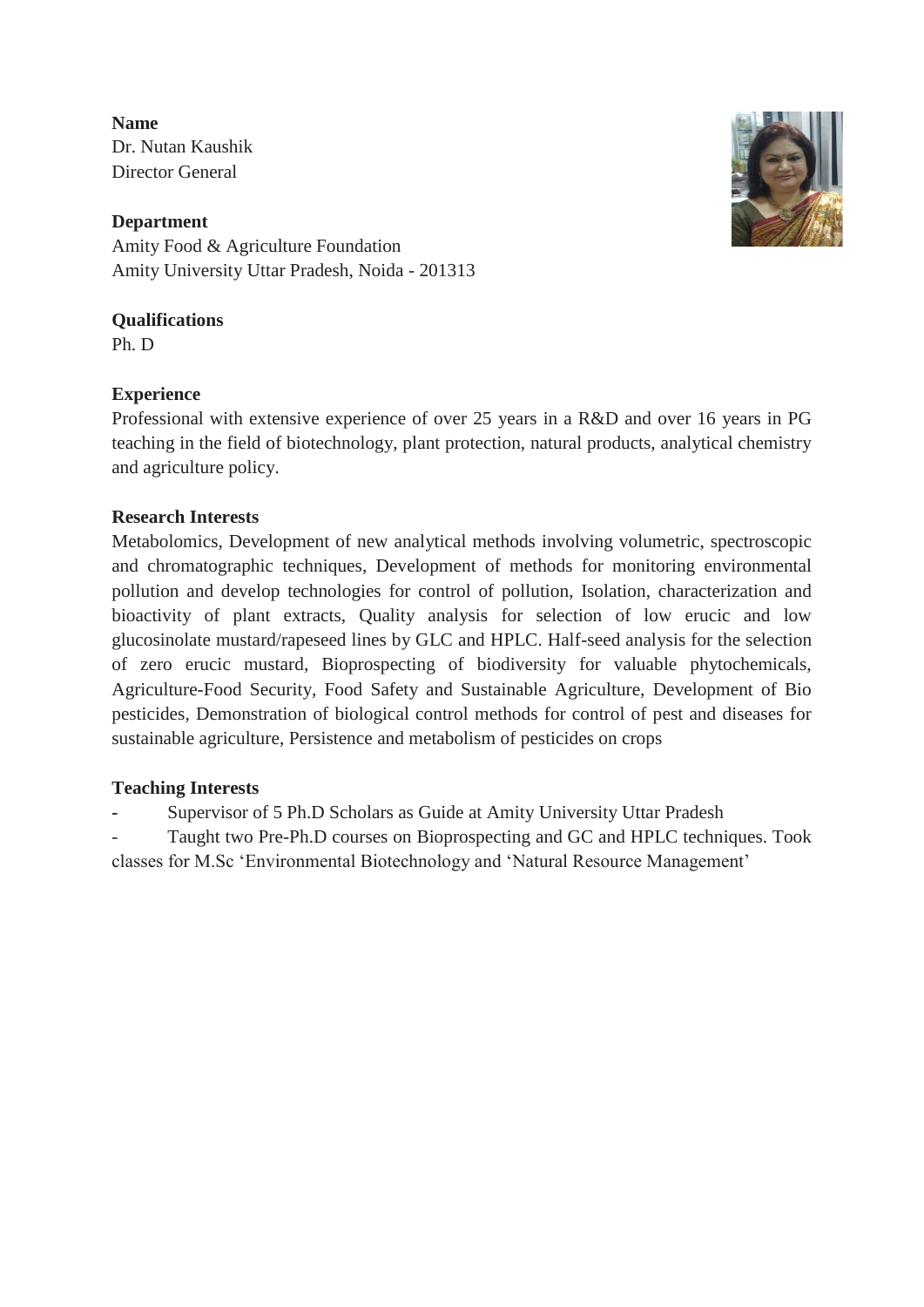### **Publications (Top 20)**

- **A) ORCID ID: <https://orcid.org/0000-0002-3870-8093>**
- **B) Google Scholar ID <https://scholar.google.com/citations?user=YkHHbV8AAAAJ&hl=en>**
- **C) Scopus ID: 7006151640**
- 1. [Marzouk, T.](https://www.scopus.com/authid/detail.uri?authorId=57219650906), [Chouachi, M.](https://www.scopus.com/authid/detail.uri?authorId=57219652949), [Sharma, A.](https://www.scopus.com/authid/detail.uri?authorId=57217481904), ...**[Kaushik, N.](https://www.scopus.com/authid/detail.uri?authorId=7006151640)**, [Djébali, N.](https://www.scopus.com/authid/detail.uri?authorId=21734004700) Biocontrol of *Rhizoctonia solani* using volatile organic compounds of solanaceae seed-borne endophytic bacteria. Postharvest Biol. Tech. doi: [10.1016/j.postharvbio.2021.111655](https://doi.org/10.1016/j.postharvbio.2021.111655) **IF: 5.567**
- 2. Sharma A, **Kaushik N**, Sharma A, Bajaj A, Rasane M, Shouche YS, Marzouk T and Djébali N (2021) Screening of Tomato Seed Bacterial Endophytes for Antifungal Activity Reveals Lipopeptide Producing *Bacillus siamensis* Strain NKIT9 as a Potential Bio-Control Agent. Front. Microbiol. 12:609482. doi: 10.3389/fmicb.2021.609482 **IF: 5.640**
- 3. S Marak, E Shumilina ,**N Kaushik**, E Falch and A Dikiy**,(2021)** Effect of Different Drying Methods on the Nutritional Value of *Hibiscus sabdariffa* Calyces as Revealed by NMR Metabolomics, Molecules 2021, 26, 1675 **IF:4.411**
- 4. **N Kaushik**, S Dhup, and M Jamsheer K (**2020)** Addition of Methyl Jasmonate and Rutin hydrate at harvest time elicits 2 lipid production in *Scenedesmus*, Botany, cjb-2020-0097 **IF:1.323**
- 5. Sharma, Ayushi, Malhotra, Bhanu, Kharkwal, Harsha, Kulkarni, Giriraj T. & **Kaushik, Nutan** (**2020).** Therapeutic agents from endophytes harbored in Asian medicinal plants. Phytochemistry Reviews volume 19, 691–720. **IF:5.374**
- 6. **Nutan Kaushik** OrcID,Carmen E. Díaz OrcID,Hemraj Chhipa OrcID,L. Fernando Julio,M. Fe Andrés OrcID and Azucena González-Coloma, Chemical Composition of an Aphid Antifeedant Extract from an Endophytic Fungus, *Trichoderma* sp. EFI671 (2020), Microorganisms. **IF: 4.128**
- 7. Abhishek Sharma, **Nutan Kaushik** & Himanshi Rathore (2020) Karanja (*Milletia pinnata* (L.) Panigrahi): a tropical tree with varied applications Phytochemistry Reviews volume 19, pages643–658(2020) **IF:5.374**
- 8. **Kaushik, Nutan**; Coloma, Azucena González (2020) Therapeutic Agents from Endophytes. Current Medicinal Chemistry, Volume 27, Number 11, 1813-1814(2) DOI:<https://doi.org/10.2174/092986732711200423115020> **IF: 4.184**
- 9. Kanika Chowdhary & **Nutan Kaushik** (2020) Bioprospecting Endophytic Fungi Inhabiting Indian Medicinal Plants; National Academy Science Letters (2020) **IF: 0.7882**
- 10. Hemraj Chhipa, **Nutan Kaushik** (2020)Combined effect of biological and physical stress on artificial production of agarwood oleoresin in *Aquilaria malaccensis* 2020/1/1 Journal: bioRxiv
- 11. Kanika Chowdhary & **Nutan Kaushik** (2019) Biodiversity and In Vitro Inhibition Study of Fungal Endophytes of *Chlorophytum borivilianum* Against Selected Phytopathogens Proceedings of the National Academy of Sciences, India Section B: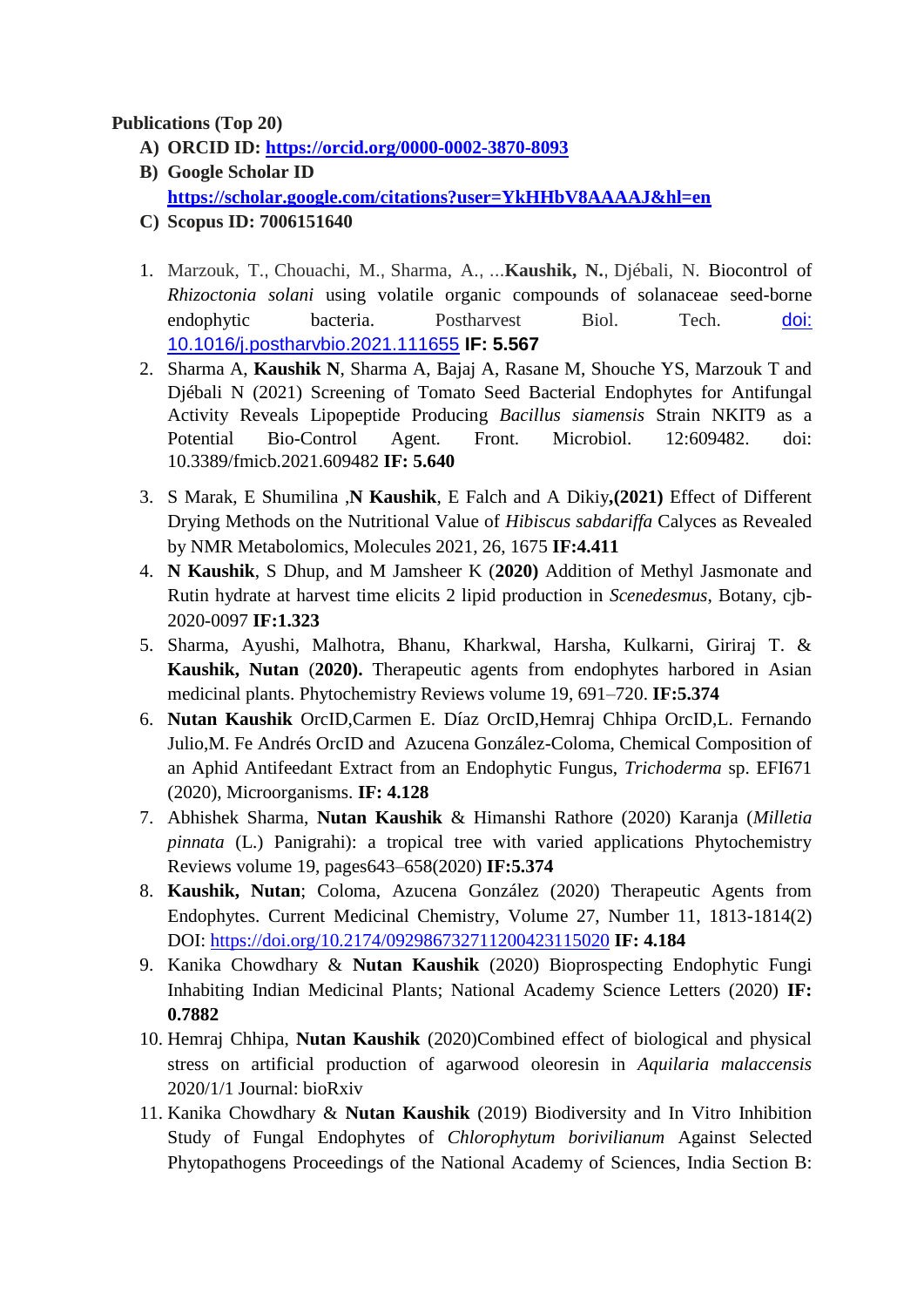Biological Sciences volume 89, pages113–121(2019)

- 12. Kanika Chowdhary & **Nutan Kaushik** (2019) Diversity and Antifungal Activity of Fungal Endophytes of *Asparagus racemosus* Wild; Agricultural Research volume 8, pages27–35(2019) **(NAAS impact factor 5.95)**
- 13. Kanika Chowdhary & **Nutan Kaushik (**2019) Biodiversity study and potential of fungal endophytes of peppermint and effect of their extract on chickpea rot pathogens Archives of Phytopathology and Plant Protection <https://doi.org/10.1080/03235408.2018.1440707> IF: 0.563
- 14. Chhipa H and **Kaushik N** (2017) Fungal and Bacterial Diversity Isolated from *Aquilaria malaccensis* Tree and Soil, Induces Agarospirol Formation within 3 Months after Artificial Infection. Front. Microbiology. 8:1286. **IF:5.640**
- 15. Chowdhary, K. & **Kaushik N**. (2017). Biodiversity and In Vitro Inhibition Study of Fungal Endophytes of *Chlorophytum borivilianum* Against Selected Phytopathogens Proc. Natl. Acad. Sci., India, Sect. B Biol. Sci. [https://doi.org/10.1007/s40011-017-](https://doi.org/10.1007/s40011-017-0924-2) [0924-2](https://doi.org/10.1007/s40011-017-0924-2)
- 16. Chaudhary, G. & **Kaushik,N** Phytochemical and pharmacological studies in *Pedalium murex* L.N. Phytochem Rev (2017). doi:10.1007/s11101-017-9499-z. **IF:5.374**
- 17. Chhipa, H., Chowdhary, K. & Kaushik, N. Artificial production of agarwood oil in *Aquilaria* sp. by fungi: a review Phytochem Rev (2017). doi:10.1007/s11101-017- 9492-6
	- **IF:5.374**
- 18. Mutiat Ibrahim, **Nutan Kaushik**, Abimbola Sowemimo, Hemraj Chhipa,Trevor Koekemoer, Maryna van de Venter & Olukemi A. Odukoya (2017) Antifungal andantiproliferative activities of endophytic fungi isolated from the leaves of Markhamiatomentosa , Pharmaceutical Biology, 55:1, 590-595. **IF:2.971**
- 19. Mutiat Bolanle Ibrahim, **Nutan Kaushik**, Abimbola Adepeju Sowemimo, Olukemi A. Odukoya. Review of the Phytochemical and Pharmacological Studies of the Genus *Markhamia*. Pharmacognosy Reviews Vol 10 / Issue 19 / Jan-Jun 2016.
- 20. Kumari, Archana and **Kaushik, Nutan** (2016) Oviposition Deterrents in Herbivorous Insects and their potential use in Integrated Pest Management. Indian journal of experimental biology 54(03) 163-174. **IF:0.783**
- 21. Chowdhary K and **Nutan Kaushik (2015)**. Fungal Endophyte Diversity and Bioactivity in the Indian Medicinal Plant *Ocimum sanctum* Linn. PloS ONE. 2015 Nov 3; 10(11):e0141444 **IF:3.240**
- 22. Susheel Kumar and **Nutan Kaushik**. 2013. Endophytic Fungi Isolated from Oil-Seed Crop *Jatropha curcas* Produces Oil and Exhibit Antifungal Activity. PLoS ONE 8(2): e56202. (doi:10.1371/journal.pone.0056202) **IF:3.240**

#### **Professional Affiliations**

- 1. Editorial Board member of Elsevier Journal Heliyon
- 2. Guest editor of Springer Journal Phytochemistry Review: Special issue "New Processes and Applications for Plant and Microbial Products" 2012 and 2016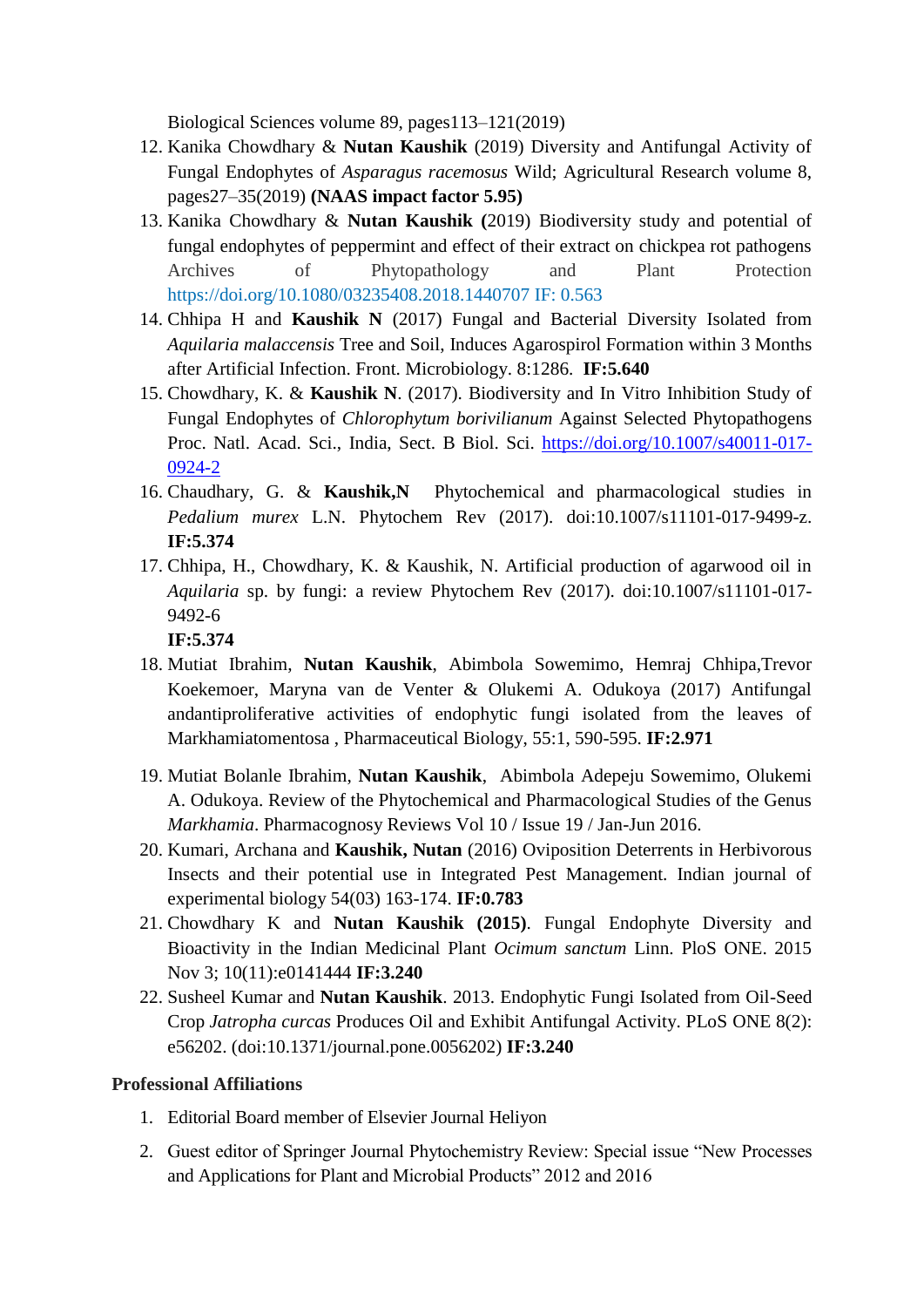- 3. Member of Editorial Board ISRN Chromatography
- 4. Member of IUPAC Plant Protection Committee
- 5. Member of American Chemical Society
- 6. Member of Phytochemical Society of Europe
- 7. Member of Crop Science Society of America, USA
- 8. Member of American Society of Plant Biologists, USA
- 9. Member of International Association for the Plant Protection Sciences
- 10. Life Member of Society for Promotion and Innovation of Biopesticides
- 11. Life member of Society of Pesticide Science, India.
- 12. Life member of Indian Society of Plant Genetic Resources
- 13. Life member IARI Alumni Association.
- 14. Offered membership of New York Academy of Sciences
- 15. Served as reviewer of many national and international journals
- 16. Member of Expert committee on development of Biopesticide Strategy paper
- 17. Member of Entomologist Society of America
- 18. DAAD-Alumnus
- 19. MSU-Alumunus
- 20. Wageningen University-Alumnus
- 21. UC-Davis Alumuns
- 22. BIRAC Expert Group on agriculture
- 23. Task Force member of Biocare Program of DBT
- 24. Member of Expert Group on Eco-agriculture

### **Professional Activities**

Director General, Food and Agriculture Foundation, Amity University

Organized several training programmes, seminar/symposium as Chairman, and Secretary/ Convener

Talks/Lead/Plenary Talks and Contributed papers on International / National Platforms

### **Other Achievements**: **Awards and Fellowships**

- 1. BIRAC- Best Innovation in Agriculture 2016 Award
- 2. Awarded DBT CREST Fellowship in the year 2013